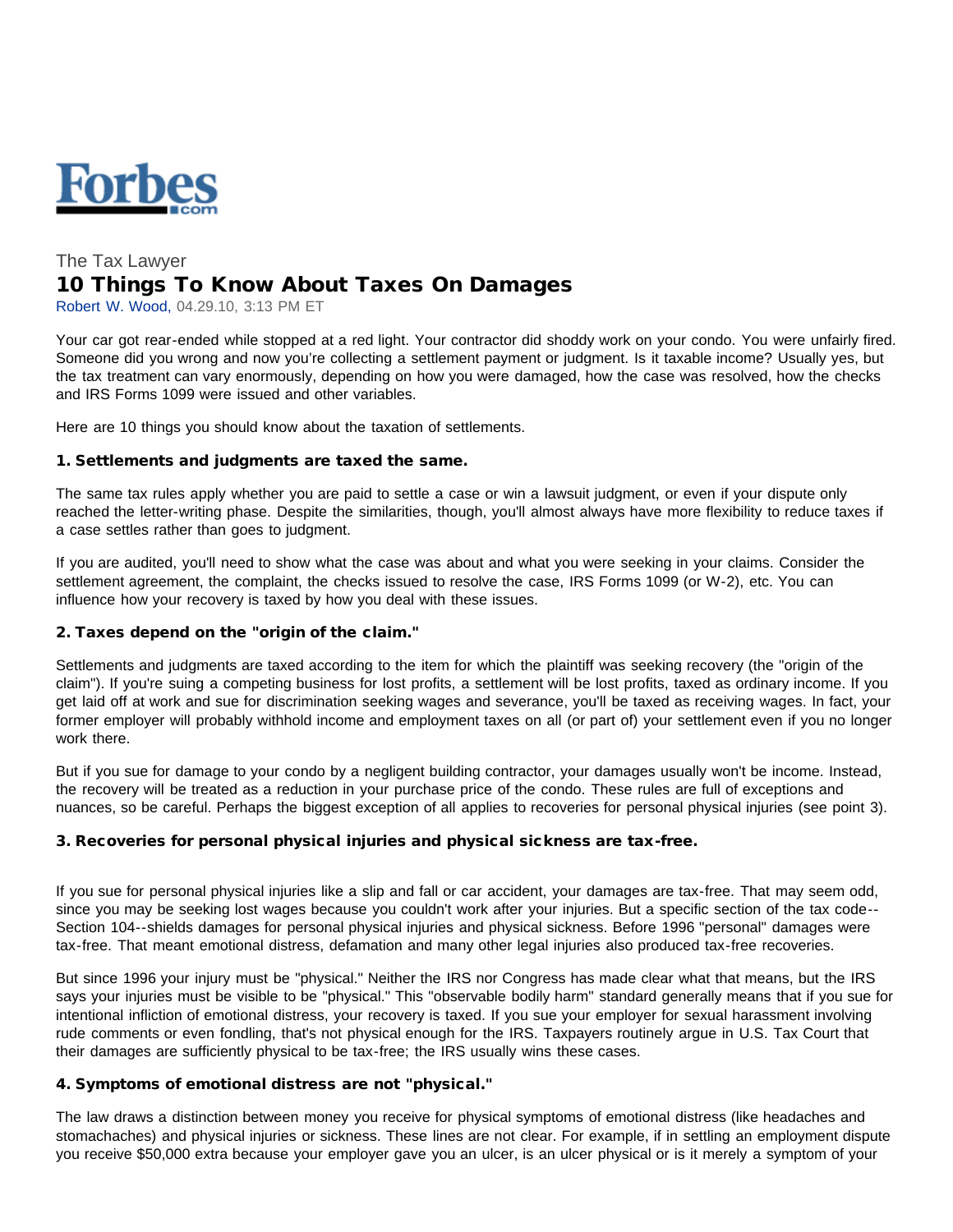emotional distress? Many plaintiffs end up taking aggressive positions on their tax returns, claiming that damages of this nature are tax-free.

But that can be a losing battle if the defendant issues an IRS Form 1099 for the entire settlement. That means it can behoove you to try to get agreement with the defendant about the tax issues. There's nothing improper about doing this. In fact, given the great variation in tax reporting and the players in litigation (the parties, their insurance companies and their attorneys), it seems foolish not to try to nail all this down. You may have to pay for outside tax experts, but you'll almost always save considerable money later by spending a little at this critical moment.

#### 5. Medical expenses are tax-free.

Even if your injuries are purely emotional, payments for medical expenses are tax-free, and what constitutes "medical expenses" is surprisingly liberal. (For more on medical expenses, click here.) For example, payments to a psychiatrist or counselor qualify, as do payments to a chiropractor or physical therapist. Many nontraditional treatments count too.

However, if you have previously deducted the medical expenses and are reimbursed when your suit settles in a subsequent year, you may have to pay tax on these items. Under the "tax benefit" rule, if you previously claimed a deduction for an amount that produced a tax benefit to you (meaning it reduced the amount of tax you paid), you must pay tax on that amount if you recover it in a subsequent year. The opposite is also true. If you deducted an amount in a previous year, and that deduction produced no tax benefit to you, then you can exclude the recovery of that amount in a later year from your gross income.

You also can't generally claim future medical expenses. If you settle an employment discrimination case for \$500,000, and insist that \$100,000 is for your future psychiatric expenses, can you exclude that \$100,000 from income? Usually no, since you haven't yet incurred the expenses.

#### 6. Allocating damages can save taxes.

Most legal disputes involve multiple issues. You might claim that the defendant kept your laptop, frittered away your trust fund, undercompensated you, failed to reimburse you for a business trip, or other items. In fact, even if your dispute relates to one course of conduct, there's a good chance the total settlement amount will involve several types of consideration.

It is almost always best for plaintiff and defendant to try to agree on what is being paid and its tax treatment. Such agreements aren't binding on the IRS or the courts in later tax disputes, but they are rarely ignored. In fact, as a practical matter, what the parties put down in the agreement is often followed. And in the real world, there are usually multiple categories of damages.

For all of these reasons, it's more realistic--and more likely to be respected by the IRS and other taxing authorities--if you divide up the total and allocate it across a couple of categories. If you're settling an employment suit, there might be some wages (with withholding of taxes and reported on a Form W-2); some nonwage emotional distress damages (taxable, but not wages, so reported on a Form 1099); some reimbursed business expenses (usually nontaxable, unless the employee had deducted them); some pension or fringe benefit payments (usually nontaxable); and so on. There may even be some payment allocable to personal physical injuries or physical sickness (nontaxable, so no Form 1099), though this subject is controversial (see points 3 and 4 above).

## 7. You may have capital gain instead of ordinary income.

Outside the realm of suits for accidents or injuries, just about everything is income. However, that doesn't answer the question of *how* it's taxed. If your suit is about damage to your house or your factory, the resulting settlement may be treated as capital gain, taxed at a current top rate of 15% instead of 35%.

Even better, depending on your tax "basis" (basically, your original purchase price, increased by any improvements you've made, and decreased by depreciation, if any), your settlement may be treated as a recovery of basis, not income. There are other circumstances where this ordinary versus capital distinction can be raised, so be sensitive to it.

## 8. Attorney fees can be a trap.

Whether you pay your attorney hourly or on a contingent fee basis, factor in the cost of your attorney when you're addressing taxes. If you are the plaintiff and use a contingent fee lawyer, you'll usually be treated (for tax purposes) as receiving 100% of the money recovered by you and your attorney, even if the defendant pays your lawyer directly his 30% to 40% contingent fee cut. If your case is fully nontaxable (say an auto accident in which you're injured), that won't cause any tax problems. But if your recovery is taxable, watch out.

Say you settle a suit for intentional infliction of emotional distress against your neighbor for \$100,000, and your lawyer keeps